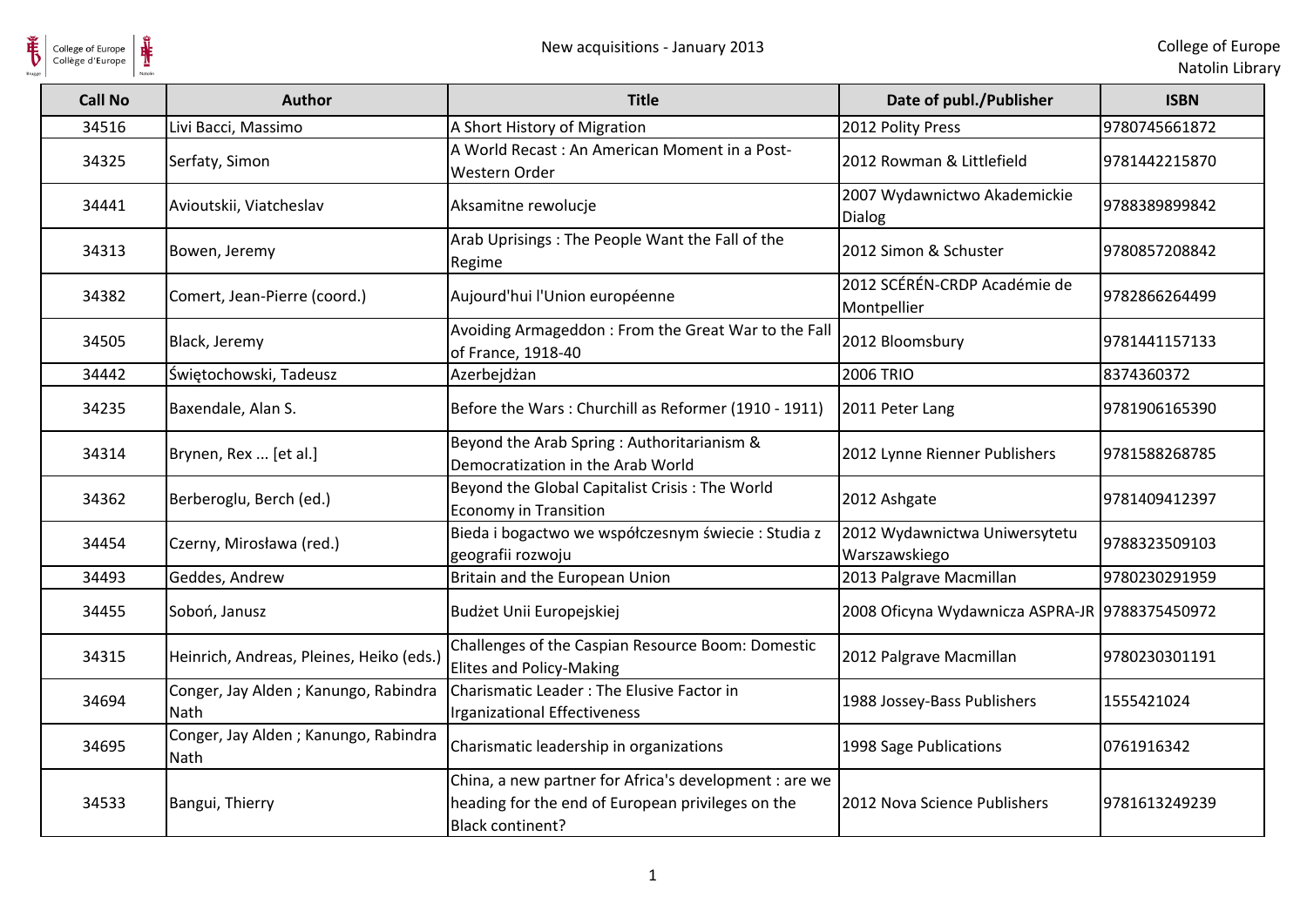Collège d'Europe

| Natolin Library |  |  |
|-----------------|--|--|
|                 |  |  |

| <b>Call No</b> | <b>Author</b>                                           | <b>Title</b>                                                                           | Date of publ./Publisher                  | <b>ISBN</b>   |
|----------------|---------------------------------------------------------|----------------------------------------------------------------------------------------|------------------------------------------|---------------|
| 34508          | Dilks, David                                            | Churchill and Company: Allies and Rivals in War and<br>Peace                           | 2012 I.B. Tauris                         | 9781848857186 |
| 34353          | Shaw, Jo; Stiks, Igor (ed.)                             | Citizenship after Yugoslavia                                                           | 2013 Routledge                           | 9780415523288 |
| 34522          | Faure, Michael; Zhang, Xinzhu (ed.)                     | Competition policy and regulation : recent<br>developments in China, the US and Europe | 2011 Edward Elgar                        | 9781849800754 |
| 34316          | Mahapatra, Debidatta Aurobinda (ed.)                    | Conflict and Peace in Eurasia                                                          | 2012 Routledge                           | 9780415632782 |
| 34408          | Druckman, Daniel; Diehl, Paul F. (eds.)                 | Conflict Resolution. Vol. 1                                                            | 2006 SAGE Publications                   | 9781412921879 |
| 34409          | Druckman, Daniel; Diehl, Paul F. (eds.)                 | Conflict Resolution. Vol. 2                                                            | 2006 Sage Publications                   | 9781412921879 |
| 34410          | Druckman, Daniel; Diehl, Paul F. (eds.)                 | Conflict Resolution. Vol. 3                                                            | 2006 Sage Publications                   | 9781412921879 |
| 34411          | Druckman, Daniel; Diehl, Paul (eds.)                    | Conflict Resolution. Vol. 4                                                            | 2006 Sage Publications                   | 9781412921879 |
| 34412          | Drucknam, Daniel; Diehl, Paul F. (eds.)                 | Conflict Resolution. Vol. 5                                                            | 2006 Sage Publications                   | 9781412921879 |
| 34494          | Aydin-Düzgit, Senem                                     | Constructions of European Identity: Debates and<br>Discourses on Turkey and the EU     | 2012 Palgrave Macmillan                  | 9780230348387 |
| 34383          | Bermeo, Nancy Gina; Pontusson,<br>Jonas (eds.)          | Coping with Crisis: Government Reactions to the<br><b>Great Recession</b>              | 2012 Russell Sage Foundation             | 9780871540768 |
| 34358          | Miettinen, Samuli                                       | Criminal Law and Policy in the European Union                                          | 2013 Routledge                           | 9780415474269 |
| 34317          | Haddad, Bassam; Bsheer, Rosie; Abu-<br>Rish, Ziad (ed.) | Dawn of the Arab Uprisings: End of an Old Order?                                       | 2012 Pluto Press                         | 9780745333243 |
| 34601          | Goulard, Sylvie; Monti, Mario                           | De la démocratie en Europe : Voir plus loin                                            | 2012 Flammarion                          | 9782081282049 |
| 34590          | Lacorne, Denis                                          | De la religion en Amérique : Essai d'histoire politique                                | 2012 Gallimard                           | 9782070449248 |
| 34609          | Cohen, Antonin                                          | De Vichy à la Communauté européenne                                                    | 2012 Presses Universitaires de<br>France | 9782130594727 |
| 34309          | Cohn-Bendit, Daniel; Verhofstadt, Guy                   | Debout l'Europe! : Manifeste pour une révolution<br>postnationale en Europe            | 2012 André Versaille ; Actes Sud         | 9782874951978 |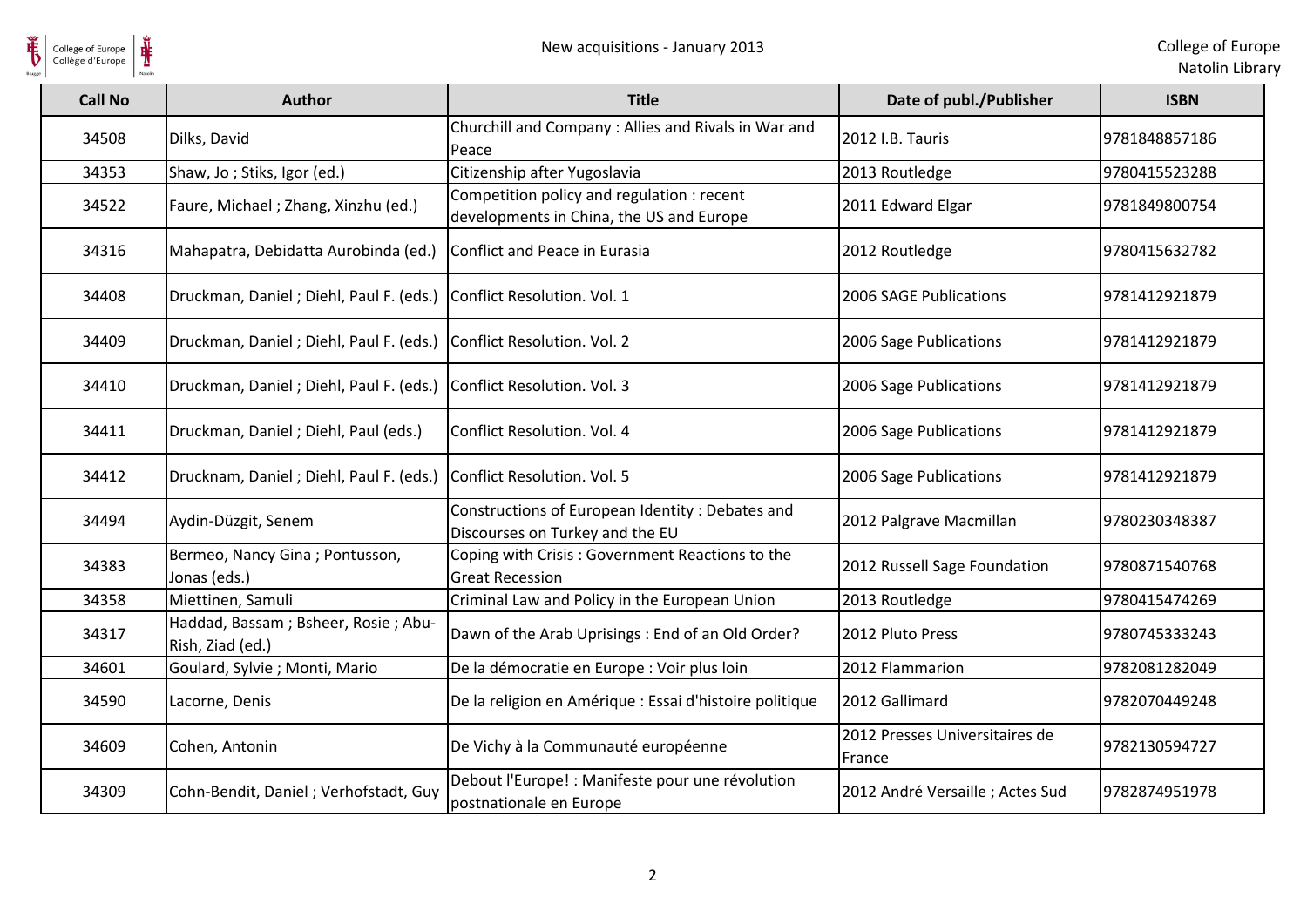| <b>Call No</b> | <b>Author</b>                         | <b>Title</b>                                                                       | Date of publ./Publisher                  | <b>ISBN</b>   |
|----------------|---------------------------------------|------------------------------------------------------------------------------------|------------------------------------------|---------------|
| 34385          | Cohn-Bendit, Daniel; Verhofstadt, Guy | Debout l'Europe! : Manifeste pour une révolution<br>postnationale en Europe        | 2012 André Versaille ; Acted Sud         | 9782874951978 |
| 34361          | Stie, Anne Elizabeth                  | Democratic Decision-making in the EU: Technocracy<br>in disguise?                  | 2013 Routledge                           | 9780415525756 |
| 34318          | Miller, Laurel E. (et al.)            | Democratization in the Arab world : prospects and<br>lessons from around the globe | <b>2012 RAND</b>                         | 9780833072078 |
| 34492          | Laursen, Finn (ed.)                   | Designing the European Union: From Paris to Lisbon                                 | 2012 Palgrave                            | 9780230367760 |
| 34579          | Chélini-Pont, Blandine ; Gunn, Jeremy | Dieu en France et aux Etats-Unis : quand les mythes<br>font la loi                 | 2005 Berg International                  | 2911289722    |
| 34443          | Poolman, Jeremy                       | Droga z kości : Podróż do mrocznego serca Rosji                                    | 2012 Zysk i S-ka                         | 9788377851180 |
| 34386          | Decocq, André; Decocq, Georges        | Droit de la concurrence : Droit interne et droit de<br>l'Union européenne          | 2012 L.G.D.J                             | 9782275038025 |
| 34646          | Jacqué, Jean Paul                     | Droit institutionnel de l'Union européenne 2012                                    | 2012 Dalloz-Sirey                        | 9782247120109 |
| 34645          | Jacqué, Jean Paul                     | Droit institutionnel de l'Union européenne 2012                                    | 2012 Dalloz-Sirey                        | 9782247120109 |
| 34647          | Jacqué, Jean Paul                     | Droit institutionnel de l'Union européenne 2012                                    | 2012 Dalloz-Sirey                        | 9782247120109 |
| 34648          | Jacqué, Jean Paul                     | Droit institutionnel de l'Union européenne 2012                                    | 2012 Dalloz-Sirey                        | 9782247120109 |
| 34649          | Jacqué, Jean Paul                     | Droit institutionnel de l'Union européenne 2012                                    | 2012 Dalloz-Sirey                        | 9782247120109 |
| 34650          | Jacqué, Jean Paul                     | Droit institutionnel de l'Union européenne 2012                                    | 2012 Dalloz-Sirey                        | 9782247120109 |
| 34651          | Jacqué, Jean Paul                     | Droit institutionnel de l'Union européenne 2012                                    | 2012 Dalloz-Sirey                        | 9782247120109 |
| 34652          | Jacqué, Jean Paul                     | Droit institutionnel de l'Union européenne 2012                                    | 2012 Dalloz-Sirey                        | 9782247120109 |
| 34661          | Dubouis, Louis ; Blumann, Claude      | Droit matériel de l'Union européenne                                               | 2012 Montchrestien, Lextenso<br>éditions | 9782707617200 |
| 34660          | Dubouis, Louis ; Blumann, Claude      | Droit matériel de l'Union européenne                                               | 2012 Montchrestien, Lextenso<br>éditions | 9782707617200 |
| 34657          | Dubouis, Louis ; Blumann, Claude      | Droit matériel de l'Union européenne                                               | 2012 Montchrestien, Lextenso<br>éditions | 9782707617200 |
| 34659          | Dubouis, Louis; Blumann, Claude       | Droit matériel de l'Union européenne                                               | 2012 Montchrestien, Lextenso<br>éditions | 9782707617200 |
| 34658          | Dubouis, Louis; Blumann, Claude       | Droit matériel de l'Union européenne                                               | 2012 Montchrestien, Lextenso<br>éditions | 9782707617200 |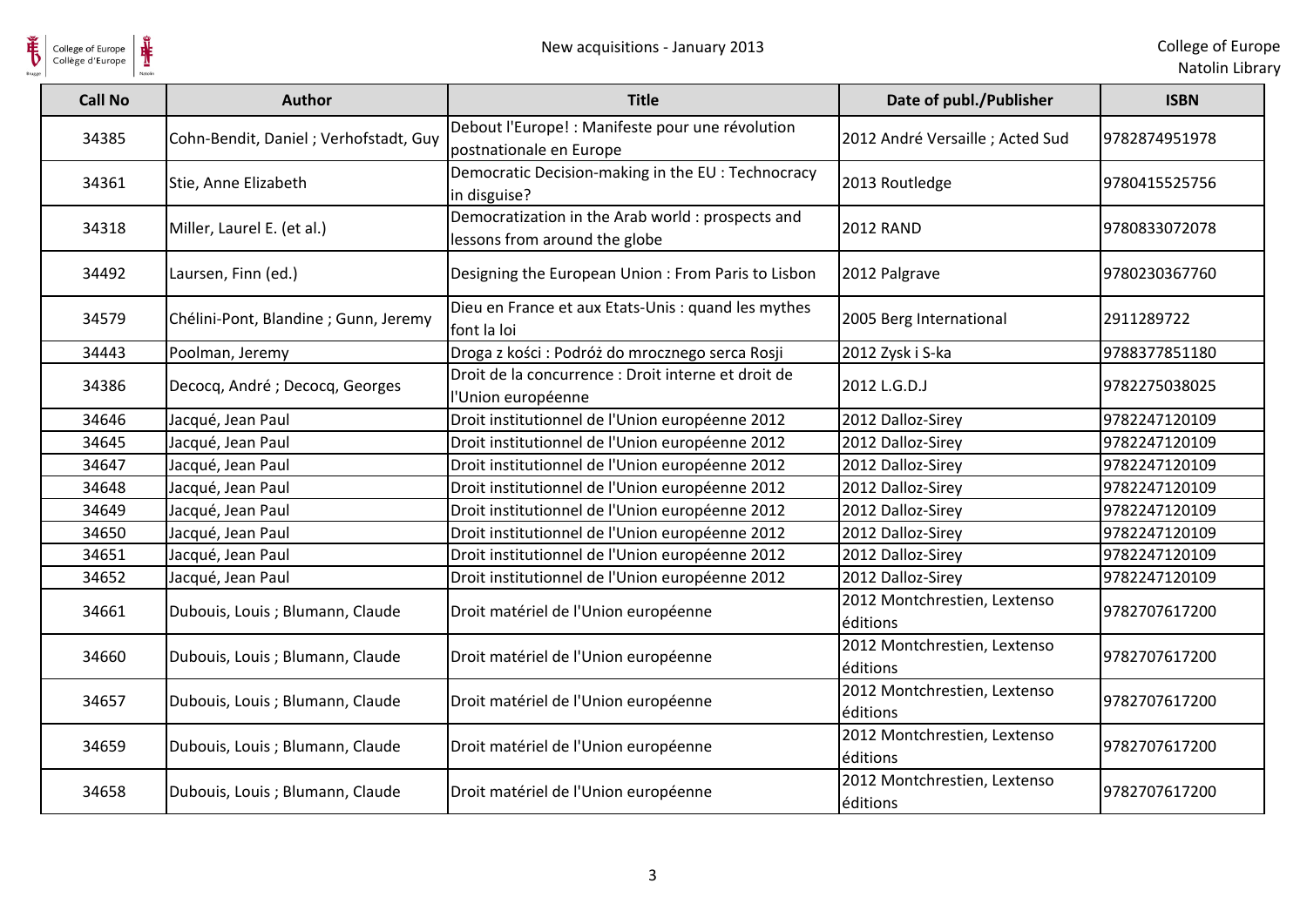| College of Europe<br>Collège d'Europe |                                                                   | New acquisitions - January 2013                                                                                                                                                      |                                             | College of Europ<br>Natolin Librar |
|---------------------------------------|-------------------------------------------------------------------|--------------------------------------------------------------------------------------------------------------------------------------------------------------------------------------|---------------------------------------------|------------------------------------|
| <b>Call No</b>                        | Author                                                            | <b>Title</b>                                                                                                                                                                         | Date of publ./Publisher                     | <b>ISBN</b>                        |
| 34351                                 | Ziemer, Ulrike; Roberts, Sean P. (ed.)                            | East European diasporas, migration and<br>cosmopolitanism                                                                                                                            | 2013 Routledge                              | 9780415517027                      |
| 34509                                 | Larsen, Maureen P. (ed.)                                          | Economic and Political Developments in Poland                                                                                                                                        | 2012 Nova Science Publishers                | 9781612099514                      |
| 34393                                 | Wilson, Rodney                                                    | Economic Development in the Middle East                                                                                                                                              | 2013 Routledge                              | 9780415491273                      |
| 34489                                 | Demeuse, Marc  [et al.]                                           | <b>Educational Policies and Inequalities in Europe</b>                                                                                                                               | 2012 Palgrave Macmillan                     | 9780230302037                      |
| 34238                                 | Demmke, Christoph; Moilanen, Timo                                 | Effectiveness of public-service ethics and good<br>governance in the central administration of the EU-27<br>evaluating reform outcomes in the context of the<br>financial crisis     | 2012 Peter Lang                             | 9783631632888                      |
| 34447                                 | Kozerska, Ewa; Sadowski, Piotr;<br>Szymański, Andrzej (red.)      | Egalitaryzm i elitaryzm : tradycja i przyszłość Europy                                                                                                                               | 2012 Wydawnictwo Uniwersytetu<br>Opolskiego | 9788373954793                      |
| 34497                                 | Sedláček, Tomáš                                                   | Ekonomia dobra i zła: W poszukiwaniu istoty<br>ekonomii od Gilgamesza do Wall Street                                                                                                 | 2012 Studio Emka                            | 9788362304448                      |
| 34349                                 | Dougan, Michael; Nic Shuibhne,<br>Niamh; Spaventa, Eleanor (eds.) | Empowerment and Disempowerment of the European<br>Citizen                                                                                                                            | 2012 Hart Publishing                        | 9781849462358                      |
| 34448                                 | Wittlin, Józef                                                    | Etapy: Italia - Francja - Jugosławia                                                                                                                                                 | 2012 Biblioteka Więzi                       | 9788362610341                      |
| 34523                                 | Bovis, Christopher H.                                             | <b>EU Public Procurement Law</b>                                                                                                                                                     | 2012 Edward Elgar                           | 9780857938411                      |
| 34239                                 | Arcidiacono, Bruno et al. (eds.)                                  | Europe twenty years after the end of the cold war:<br>The new Europe, new Europes? = L'Europe vingt ans<br>après la fin de la guerre froide : Nouvelle Europe,<br>nouvelles Europes? | 2012 P.I.E. Peter Lang                      | 9789052018195                      |
| 34524                                 | Kresl, Peter Karl; letri, Daniele (eds.)                          | European Cities and Global Competitiveness :<br><b>Strategies for Improving Performance</b>                                                                                          | 2012 Edward Elgar                           | 9780857938282                      |
| 34240                                 | Osmont, Matthieu et al (dir.)                                     | Européanisation au XXe siècle : un regard historique =<br>Europeanisation in the 20th century : the historical<br>lens                                                               | 2012 P.I.E. Peter Lang                      | 9789052018508                      |
| 34356                                 | Graziano, Paolo Roberto                                           | Europeanization and Domestic Policy Change: The<br>case of Italy                                                                                                                     | 2013 Routledge                              | 9780415574914                      |
| 34456                                 | Nowicki, Marek Antoni (opr.)                                      | Europejski Trybunał Praw Człowieka: Wybór orzeczeń<br>2011                                                                                                                           | 2012 Lex a Wolters Kluwer business          | 9788326407703                      |
| 34364                                 | Brack, Nathalie; Costa, Olivier (eds.)                            | Euroscepticism within the EU Institutions : Diverging<br>Views of Europe                                                                                                             | 2012 Routledge                              | 9780415503495                      |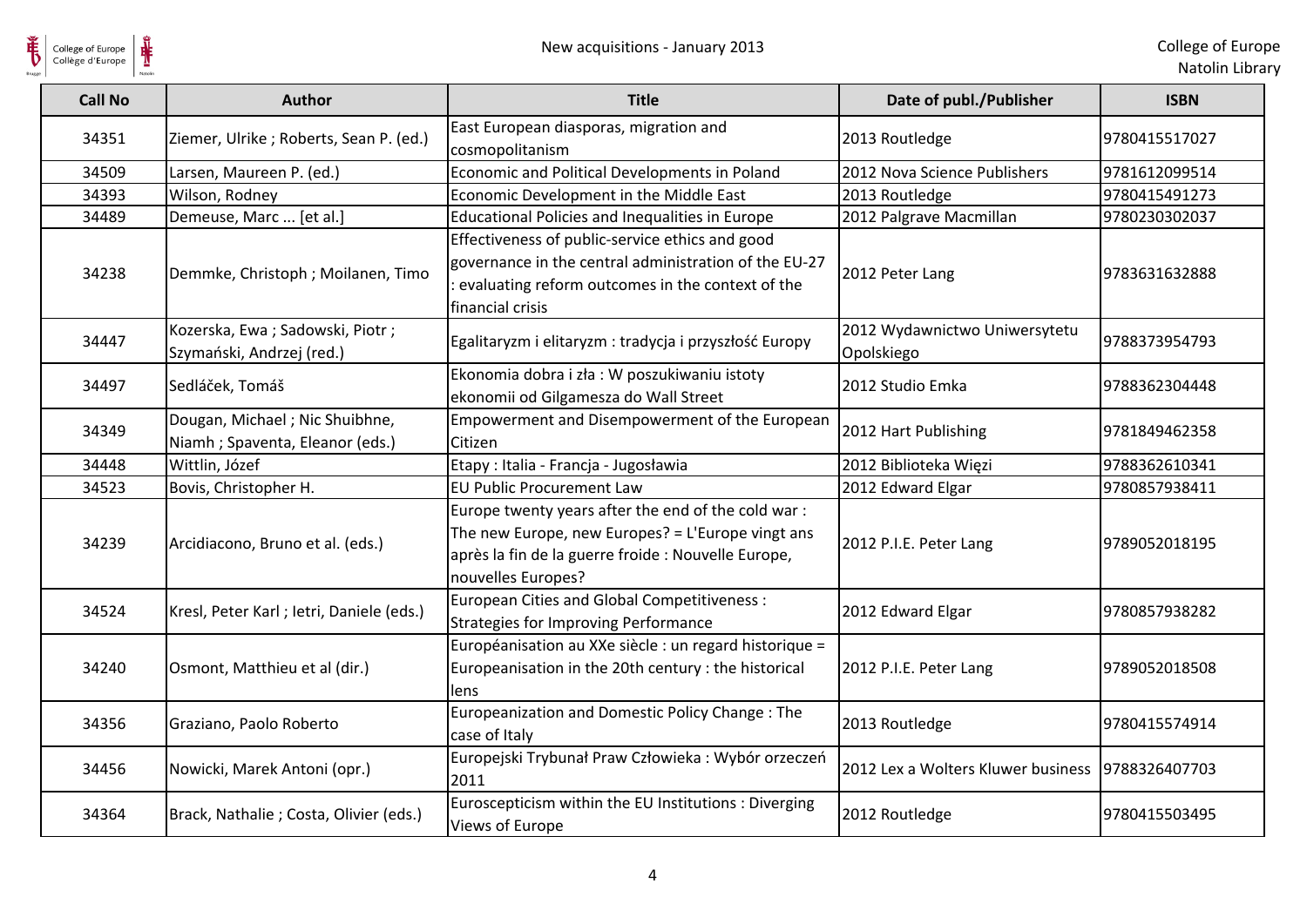$\frac{1}{\frac{1}{\sqrt{2}}}\sum_{\text{National}}$ 

| <b>Call No</b> | <b>Author</b>                                             | <b>Title</b>                                                                                                                                         | Date of publ./Publisher                            | <b>ISBN</b>   |
|----------------|-----------------------------------------------------------|------------------------------------------------------------------------------------------------------------------------------------------------------|----------------------------------------------------|---------------|
| 34483          | Phillips, Christopher                                     | Everyday Arab Identity: The Daily Reproduction of the<br>Arab World                                                                                  | 2013 Routledge                                     | 9780415684880 |
| 34241          | Mertelsmann, Olaf                                         | Everyday Life in Stalinist Estonia                                                                                                                   | 2012 Peter Lang                                    | 9783631623091 |
| 34319          | Chorin, Ethan                                             | Exit Gaddafi: The Hidden History of the Libyan<br>Revolution                                                                                         | <b>2012 SAQI</b>                                   | 9780863564390 |
| 34310          | De Haan, Jakob; Oosterloo, Sander;<br>Schoenmaker, Dirk   | Financial Markets and Institutions: A European<br>Perspective                                                                                        | 2012 Cambridge University Press                    | 9781107635920 |
| 34457          | Szewczak, Marcin; Ganczar,<br>Małgorzata (red.)           | Finansowanie zadań administracji publicznej ze<br>środków UE                                                                                         | 2011 Wydawnictwo KUL                               | 9788377023426 |
| 34716          | Calleo, David P.                                          | Follies of power: America's unipolar fantasy                                                                                                         | 2009 Cambridge University Press                    | 9780521767675 |
| 34724          | Smith, Steve; Hadfield, Amelia;<br>Dunne, Timothy (ed.)   | Foreign Policy: Theories, Actors, Cases                                                                                                              | 2012 Oxford University Press                       | 9780199596232 |
| 34723          | Smith, Steve ; Hadfield, Amelia ;<br>Dunne, Timothy (ed.) | Foreign Policy: Theories, Actors, Cases                                                                                                              | 2012 Oxford University Press                       | 9780199596232 |
| 34721          | Hudson, Valerie M.                                        | Foreign Policy Analysis: Classic and Contemporary<br>Theory                                                                                          | 2007 Rowman & Littlefield<br>Publishers            | 9780742516892 |
| 34722          | Hudson, Valerie M.                                        | Foreign Policy Analysis: Classic and Contemporary<br>Theory                                                                                          | 2007 Rowman & Littlefield<br>Publishers            | 9780742516892 |
| 34242          | Fleury, Antoine et al. (ed.)                              | Formation et décomposition des États en Europe au<br>20e siècle= Formation and Disintegration of European<br>States in the 20th Century              | 2012 P.I.E. Peter Lang                             | 9789052018607 |
| 34731          | Aleinikoff, Thomas Alexander;<br>Klusmeyer, Douglas (ed.) | From migrants to citizens : membership in a changing<br>world                                                                                        | 2000 Carnegie Endowment for<br>International Peace | 0870031597    |
| 34243          | Micu, Cornel                                              | From Peasants to Farmers? Agrarian Reforms and<br>Modernisation in Twentieth Century Rumania: A Case<br>Study: Bordei Verde Commune in Braila County | 2012 Peter Lang                                    | 9783631622476 |
| 34365          | Vieten, Ulrike                                            | Gender and Cosmopolitanism in Europe: A Feminist<br>Perspective                                                                                      | 2012 Ashgate                                       | 9781409433835 |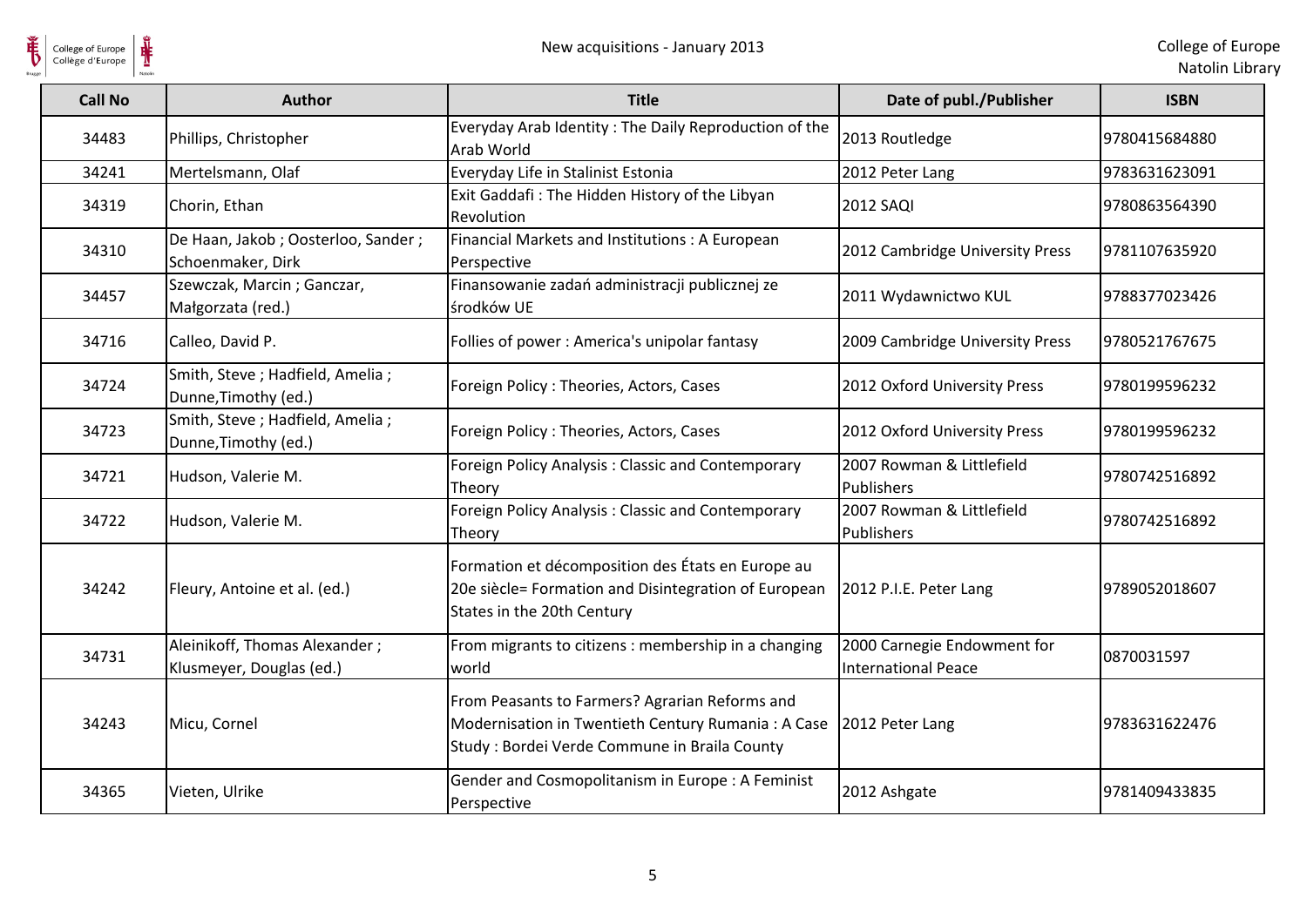| $\frac{1}{2}$<br>College of Europe<br>Collège d'Europe |                                                             | New acquisitions - January 2013                                                                         |                                          | College of Europ<br>Natolin Librar |
|--------------------------------------------------------|-------------------------------------------------------------|---------------------------------------------------------------------------------------------------------|------------------------------------------|------------------------------------|
| <b>Call No</b>                                         | <b>Author</b>                                               | <b>Title</b>                                                                                            | Date of publ./Publisher                  | <b>ISBN</b>                        |
| 34244                                                  | Duchenne, Geneviève ; Dumoulin,<br>Michel (dir.)            | Générations de fédéralistes européens depuis le XIXe<br>siècle : Individus, groupes, espaces et réseaux | 2012 P.I.E. Peter Lang                   | 9789052018621                      |
| 34485                                                  | Kopp, Kristin Leigh                                         | Germany's Wild East: Constructing Poland as Colonial<br>Space                                           | 2012 The University of Michigan<br>Press | 9780472118441                      |
| 34366                                                  | Aalto, Pami ; Harle, Vilho ; Moisio,<br>Sami (eds.)         | Global and Regional Problems: Towards an<br>Interdisciplinary Study                                     | 2012 Ashgate                             | 9781409408413                      |
| 34367                                                  | Adams, F. Gerard                                            | Globalization, today and tomorrow                                                                       | 2011 Routledge                           | 9780415673389                      |
| 34571                                                  | Katzaros, Valérie et al. (ed.)                              | Grand dictionnaire français-anglais, anglais-français =<br>French-English, English-French dictionary    | 2010 Larousse                            | 9782035842312<br>9782035410382     |
| 34569                                                  | Katzaros, Valérie et al. (ed.)                              | Grand dictionnaire français-anglais, anglais-français =<br>French-English, English-French dictionary    | 2010 Larousse                            | 9782035842312<br>9782035410382     |
| 34570                                                  | Katzaros, Valérie et al. (ed.)                              | Grand dictionnaire français-anglais, anglais-français =<br>French-English, English-French dictionary    | 2010 Larousse                            | 9782035842312<br>9782035410382     |
| 34572                                                  | Katzaros, Valérie et al. (ed.)                              | Grand dictionnaire français-anglais, anglais-français =<br>French-English, English-French dictionary    | 2010 Larousse                            | 9782035842312<br>9782035410382     |
| 34567                                                  | Katzaros, Valérie et al. (ed.)                              | Grand dictionnaire français-anglais, anglais-français =<br>French-English, English-French dictionary    | 2010 Larousse                            | 9782035842312<br>9782035410382     |
| 34568                                                  | Katzaros, Valérie et al. (ed.)                              | Grand dictionnaire français-anglais, anglais-français =<br>French-English, English-French dictionary    | 2010 Larousse                            | 9782035842312<br>9782035410382     |
| 34440                                                  | Carlsnaes, Walter; Risse, Thomas;<br>Simmons, Beth A. (ed.) | Handbook of International Relations                                                                     | 2013 SAGE Publications                   | 9781849201506                      |
| 34368                                                  | Lynch, Michael                                              | <b>Hitler</b>                                                                                           | 2013 Routledge                           | 9780415436465                      |
| 34308                                                  | Ardillier-Carras, Françoise (coord.)                        | Hydrocarbures et conflits dans le monde : Stratégies<br>énergétiques et enjeux contemporains            | 2012 Editions Technip                    | 9782710810186                      |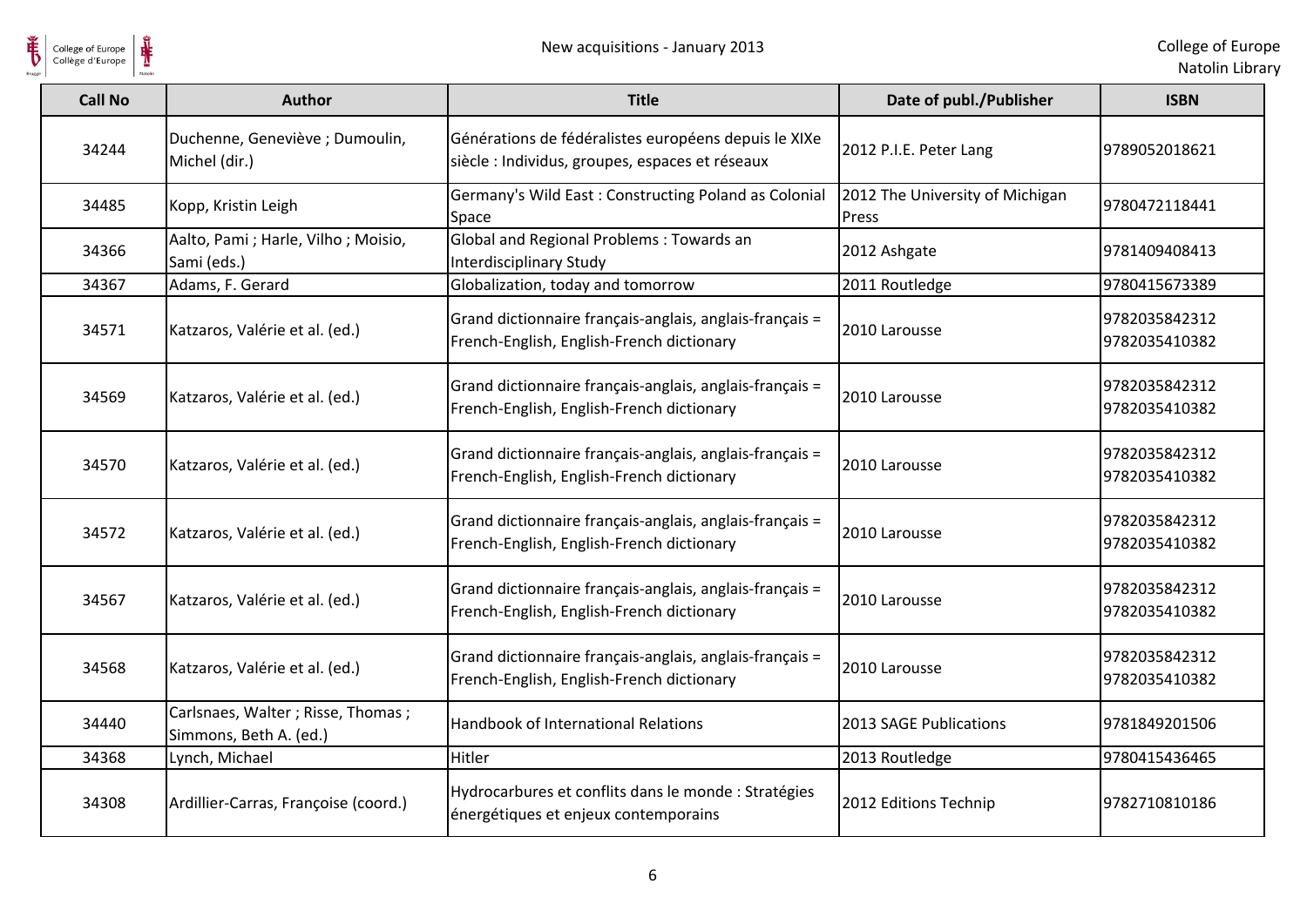$\frac{1}{\frac{1}{\sqrt{2}}}\sum_{\text{National}}$ 

| <b>Call No</b> | <b>Author</b>                           | <b>Title</b>                                                                                                                                    | Date of publ./Publisher                 | <b>ISBN</b>   |
|----------------|-----------------------------------------|-------------------------------------------------------------------------------------------------------------------------------------------------|-----------------------------------------|---------------|
| 34444          | Kagarlicki, Borys                       | Imperium peryferii : Rosja i system światowy                                                                                                    | 2012 Wydawnictwo Krytyki<br>Politycznej | 9788362467822 |
| 34320          | Thompson, Douglas                       | Inside the Muslim brotherhood: Youssef Nada                                                                                                     | 2012 Metro                              | 9781857826876 |
| 34269          | Anderson, George (ed.)                  | Internal markets and multi-level governance : the<br>experience of the European Union, Australia, Canada,<br>Switzerland, and the United States | 2012 Oxford University Press            | 9780195447316 |
| 34486          | Willis, Peter R. (ed.)                  | Introduction to EU Competition Law                                                                                                              | 2005 LLP                                | 1843114356    |
| 34369          | Aughey, Arthur; Oakland, John           | Irish Civilization: An Introduction                                                                                                             | 2013 Routledge                          | 9780415346689 |
| 34370          | Bloch, Alice ; Chimienti, Milena (eds.) | Irregular Migrants: Policy, Politics, Motives and<br><b>Everyday Lives</b>                                                                      | 2012 Routledge                          | 9780415504133 |
| 34495          | Joffé, George (ed.)                     | Islamist Radicalisation in Europe and the Middle East:<br>Reassessing the Causes of Terrorism                                                   | 2013 I. B. Tauris                       | 9781848854802 |
| 34458          | Shore, Marci                            | Kawior i popiół: życie i śmierć pokolenia<br>oczarowanych i rozczarowanych marksizmem                                                           | 2012 Świat Książki                      | 9788327303219 |
| 34482          | Joas, Hans; Wiegandt, Klaus (red.)      | Kulturowe wartości Europy                                                                                                                       | 2012 Wydawnictwo IFiS PAN               | 9788376830575 |
| 34582          | Zoller, Elisabeth (dir.)                | La conception américaine de la laïcité                                                                                                          | 2005 Dalloz                             | 224706146X    |
| 34251          | Seul, Otmar ; Davulis, Tomas (ed.)      | La solidarité dans l'Union européenne = Solidarität in<br>der Europäischen Union                                                                | 2012 Peter Lang                         | 9783034311229 |
| 34328          | Rubin, Barry (ed.)                      | Lebanon: Liberation, Conflict, and Crisis                                                                                                       | 2009 Palgrave Macmillan                 | 9780230623064 |
| 34717          | De Grauwe, Paul                         | Lectures on behavioral macroeconomics                                                                                                           | 2012 Princeton University Press         | 9780691147390 |
| 34593          | Marzorati, Jean-Louis                   | Les Années de Gaulle, 1958-1969                                                                                                                 | 2012 François Bourin Editeur            | 9782849413111 |
| 34595          | Benassaya, Philippe                     | Les années Giscard, 1974-1981                                                                                                                   | 2011 François Bourin Editeur            | 9782849412640 |
| 34594          | Marzorati, Jean-Louis                   | Les années Pompidou, 1969-1974                                                                                                                  | 2012 François Bourin Editeur            | 9782849413432 |
| 34289          | Zarka, Jean-Claude                      | Les institutions de l'Union européenne                                                                                                          | 2012 Gualino Editeur                    | 9782297024723 |
| 34390          |                                         | Daridan, Marie-Laure ; Luneau, Aristide Lobbying : Les coulisses de l'influence en démocratie                                                   | 2012 Pearson France                     | 9782744065330 |
| 34711          | Ahamed, Liaquat                         | Lords of Finance                                                                                                                                | 2010 Windmill Books                     | 9780099493082 |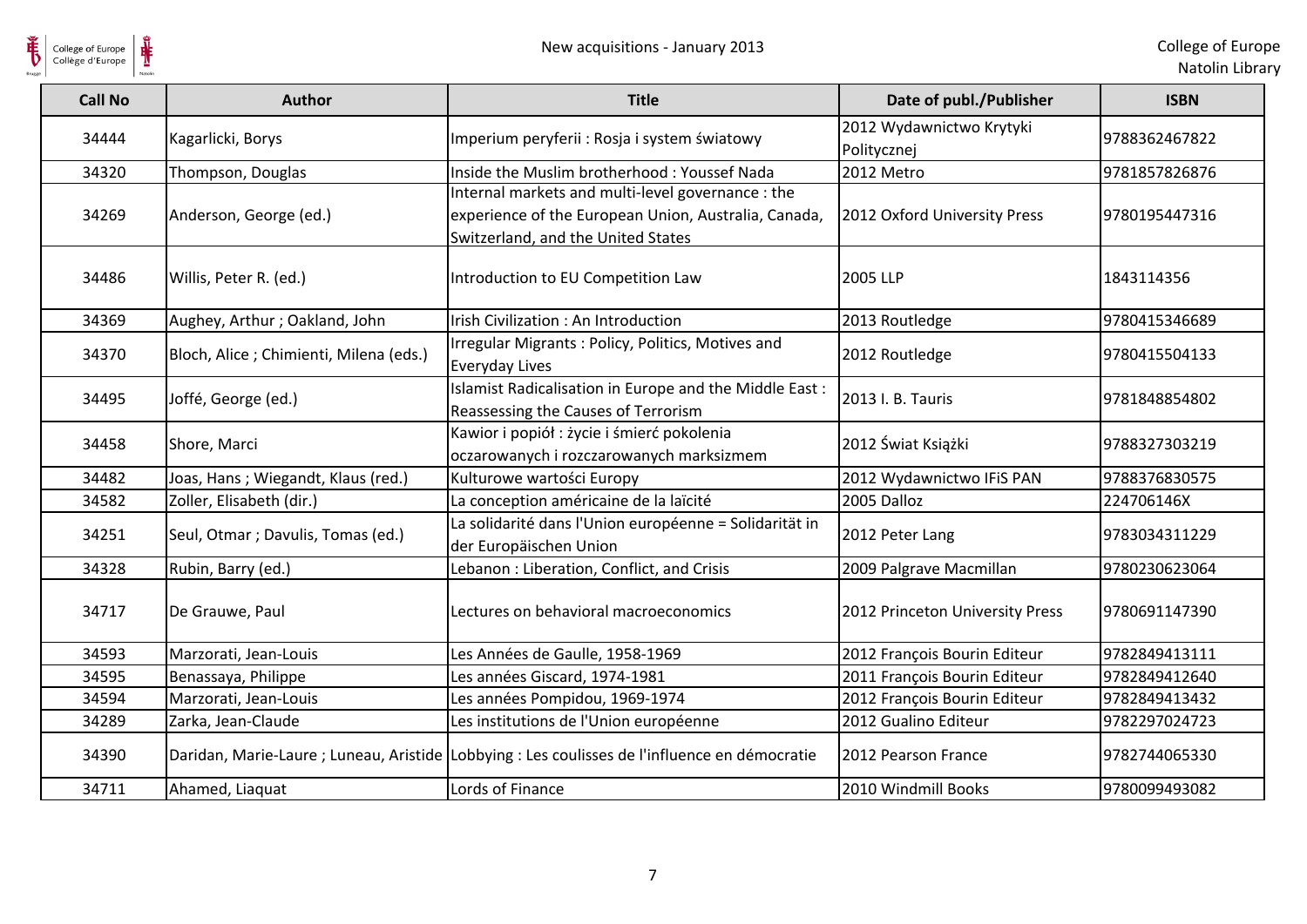$\frac{1}{\frac{1}{\sqrt{2}}}\sum_{\text{National}}$ 

| <b>Call No</b> | <b>Author</b>                                   | <b>Title</b>                                                                                                                               | Date of publ./Publisher                                      | <b>ISBN</b>   |
|----------------|-------------------------------------------------|--------------------------------------------------------------------------------------------------------------------------------------------|--------------------------------------------------------------|---------------|
| 34531          | Nikolchina, Miglena                             | Lost Unicorns of the Velvet Revolutions : Heterotopias<br>of the Seminar                                                                   | 2013 Fordham University Press                                | 9780823243006 |
| 34459          | Wieczorkiewicz, Paweł Piotr                     | Łańcuch historii : studia i publicystyka                                                                                                   | 2012 LTW                                                     | 9788375652567 |
| 34512          | James, Harold                                   | Making the European Monetary Union: The Role of<br>the Committee of Central Bank Governors and the<br>Origins of the European Central Bank | 2012 The Belknap Press of Harvard<br><b>University Press</b> | 9780674066830 |
| 34460          | Sadowski, Maciej (opr.)                         | Maria Skłodowska-Curie : fotobiografia                                                                                                     | 2011 Wydawnictwo Studio Emka                                 | 9788362304363 |
| 34461          | Zombirt, Jolanta                                | Mechanizmy rynku wewnętrznego Unii Europejskiej                                                                                            | 2011 Difin                                                   | 9788376415444 |
| 34256          | Bussière, Eric ; Moradiellos, Enrique<br>(eds.) | Memorias y lugares de memoria de Europe =<br>Mémoires et lieux de mémoire en Europe = Memories<br>and places of memory of Europe           | 2012 P.I.E. Peter Lang                                       | 9789052017969 |
| 34513          | Shilon, Avi                                     | Menachem Begin : a life                                                                                                                    | 2012 Yale University Press                                   | 9780300162356 |
| 34391          | Xuereb, Peter G. (ed.)                          | Migration and Asylum in Malta and the European<br>Union: Rights and Realities - 2002 to 2011                                               | 2012 Malta University Press                                  | 9789990945652 |
| 34327          | Robertson, Geoffrey                             | Mullahs without Mercy: Human rights and nuclear<br>weapons                                                                                 | 2012 Biteback Publishing                                     | 9781849544061 |
| 34446          | Kosienkowski, Marcin                            | Naddniestrzańska Republika Mołdawska:<br>Determinanty przetrwania                                                                          | 2010 Wydawnictwo Adam<br>Marszałek                           | 9788376117034 |
| 34258          | Vetik, Raivo (ed.)                              | Nation-Building in the Context of Post-Communist<br>Transformation and Globalization: The Case of Estonia                                  | 2012 Peter Lang                                              | 9783631635247 |
| 34311          | Kaldor, Mary                                    | New and Old Wars: Organized Violence in a Global Era                                                                                       | 2012 Polity Press                                            | 9780745655635 |
| 34462          | Shore, Marci                                    | Nowoczesność jako źródło cierpień                                                                                                          | 2012 Wydawnictwo Krytyki<br>Politycznej                      | 9788362467891 |
| 34463          | Touraine, Alain                                 | O socjologii                                                                                                                               | 2010 Wydawnictwo Naukowe PWN                                 | 9788301164867 |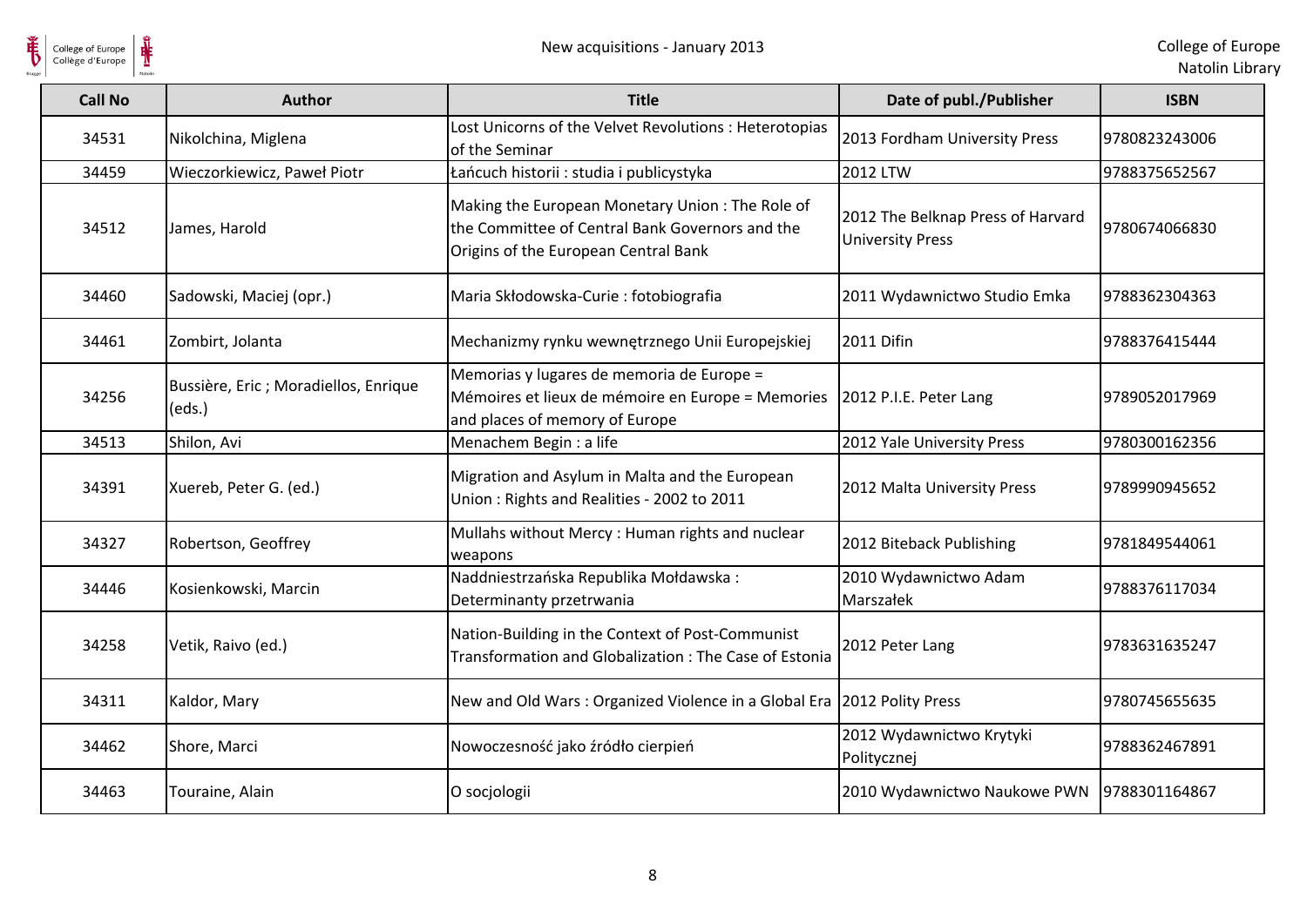

| College of Europe<br>Collège d'Europe |                                                          | New acquisitions - January 2013                                                                                |                                                             | College of Europe<br>Natolin Library |
|---------------------------------------|----------------------------------------------------------|----------------------------------------------------------------------------------------------------------------|-------------------------------------------------------------|--------------------------------------|
| <b>Call No</b>                        | <b>Author</b>                                            | <b>Title</b>                                                                                                   | Date of publ./Publisher                                     | <b>ISBN</b>                          |
| 34321                                 | Jamal, Amaney A.                                         | Of empires and citizens : pro-American democracy or<br>no democracy at all?                                    | 2012 Princeton University Press                             | 9780691149653                        |
| 34464                                 | Hilberg, Raul                                            | Pamięć i polityka: droga historyka Zagłady                                                                     | 2012 Stowarzyszenie Centrum<br>Badań nad Zagładą Żydów      | 9788363444181                        |
| 34392                                 | Teasdale, Anthony; Bainbridge,<br>Timothy                | Penguin Companion to European Union                                                                            | 2012 Penguin Books                                          | 9780141021188                        |
| 34396                                 | Izquierdo, Ferran                                        | Political Regimes in the Arab World: Society and the<br><b>Exercise of Power</b>                               | 2013                                                        | 9780415625661                        |
| 34465                                 | Ramet, Sabrina P. (red.)                                 | Polityka Europy środkowej i południowo-wschodniej<br>po 1989 roku                                              | 2012 Książka i Wiedza                                       | 9788305136136                        |
| 34484                                 | Cardim, Pedro et al.                                     | Polycentric monarchies : How did early modern Spain<br>and Portugal achieve and maintain a global hegemony?    | 2012 Sussex Academic Press                                  | 9781845195441                        |
| 34372                                 | Imre, Anikó; Havens, Timothy;<br>Lustyik, Katalin (eds.) | Popular Television in Eastern Europe During and Since<br>Socialism                                             | 2013 Routledge                                              | 9780415892483                        |
| 34397                                 | Bodin, Per-Arne; Hedlund, Stefan;<br>Namli, Elena (eds.) | Power and Legitimacy: Challenges from Russia                                                                   | 2013 Routledge                                              | 9780415677769                        |
| 34466                                 | Łabędzka, Anna; Łazowski, Adam;<br>Szpunar, Maciej       | Prawo Unii Europejskiej: Testy, kazusy, tablice                                                                | 2012 Wydawnictwo C.H. Beck                                  | 9788325538385                        |
| 34467                                 | Flisek, Aneta (red.)                                     | Prawo Unii Europejskiej wraz z indeksem rzeczowym                                                              | 2012 Wydawnictwo C. H. Beck,                                | 9788325541675                        |
| 34449                                 | Kruszewski, Tomasz                                       | Przestrzenie biblioteki. O symbolicznej, fizycznej i<br>społecznej obecności instytucji                        | 2012 Wydawnictwo Naukowe<br>Uniwersytetu Mikołaja Kopernika | 9788323129448                        |
| 34398                                 | Goscilo, Helena (ed.)                                    | Putin as Celebrity and Cultural Icon                                                                           | 2013 Routledge                                              | 9780415528511                        |
| 34399                                 | Horvath, Robert                                          | Putin's "preventive counter-revolution" : post-Soviet<br>authoritarianism and the spectre of velvet revolution | 2013 Routledge                                              | 9780415694216                        |
| 34707                                 | Agrama, Hussein Ali                                      | Questioning secularism : islam, sovereignty, and the<br>rule of law in modern Egypt                            | 2012 The University of Chicago<br>Press                     | 9780226010694                        |
| 34312                                 | Tismaneanu, Vladimir                                     | Reinventing Politics : Eastern Europe from Stalin to<br>Havel                                                  | 1992 Free Press                                             | 0743212827                           |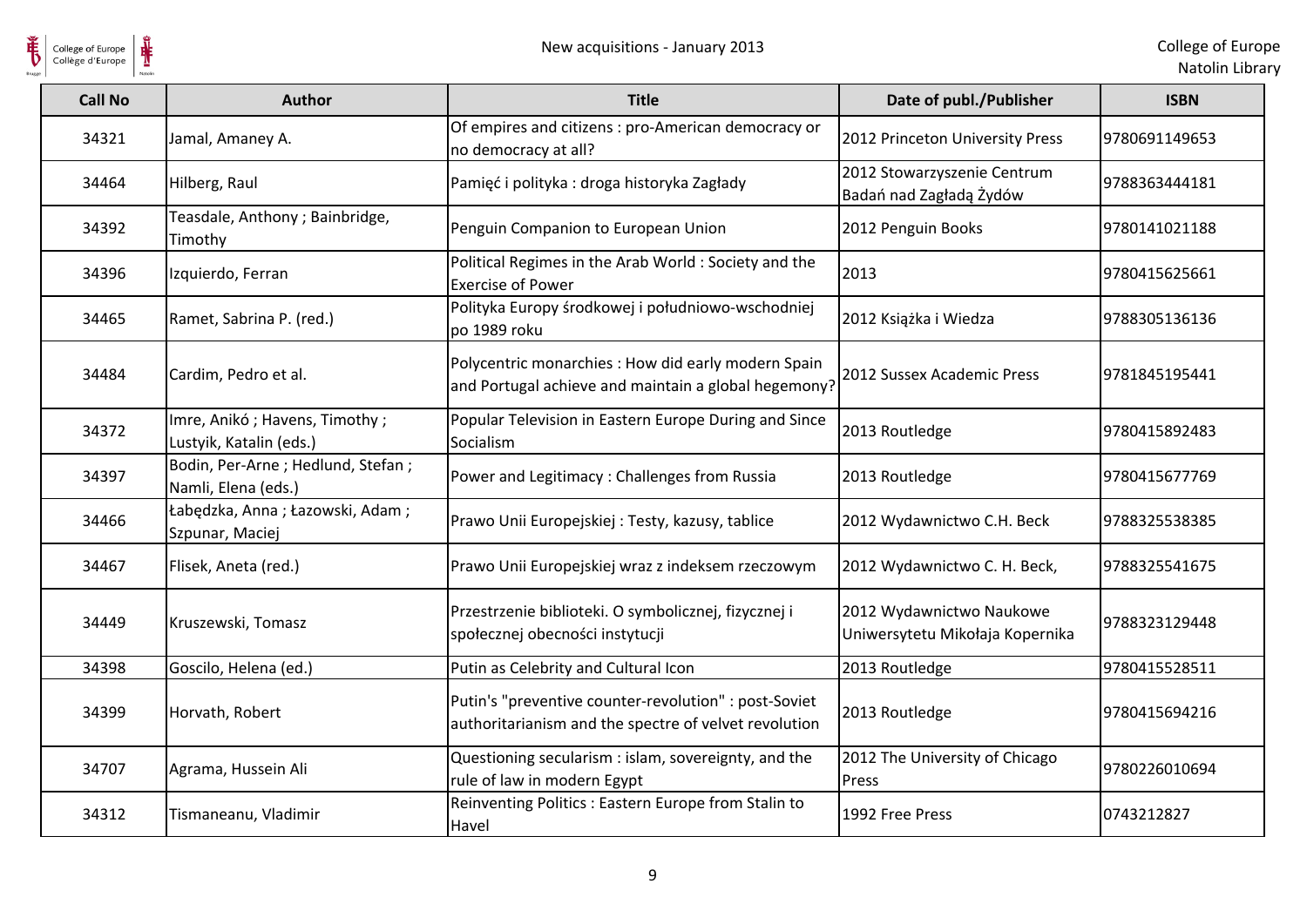$\frac{1}{\frac{1}{\sqrt{2}}}}$ 

| <b>Call No</b> | <b>Author</b>                                             | <b>Title</b>                                                                                                      | Date of publ./Publisher      | <b>ISBN</b>   |
|----------------|-----------------------------------------------------------|-------------------------------------------------------------------------------------------------------------------|------------------------------|---------------|
| 34373          |                                                           | Ferrari, Silvio ; Pastorelli, Sabrina (eds.) Religion in Public Spaces : A European Perspective                   | 2012 Ashgate Publishing      | 9781409450580 |
| 34468          | Goody, Jack                                               | Renesans : Czy tylko jeden?                                                                                       | 2012 Czytelnik               | 9788307032924 |
| 34260          | De Munck, Jean; et al. (ed.)                              | Renewing Democratic Deliberation in Europe: The<br>Challenge of Social and Civil Dialogue                         | 2012 P.I.E. Peter Lang       | 9789052018751 |
| 34322          | Stein, Ewan                                               | Representing Israel in modern Egypt : Ideas,<br>intellectuals and foreign policy from Nasser to<br><b>Mubarak</b> | 2012 I.B. Tauris             | 9781848854604 |
| 34738          | Albrecht, Hoger; Demmelhuber,<br>Thomas (Hrsg.)           | Revolution und Regimewandel in Ägypten                                                                            | 2013 Nomos                   | 9783832978723 |
| 34737          | Albrecht, Hoger ; Demmelhuber,<br>Thomas (Hrsg.)          | Revolution und Regimewandel in Ägypten                                                                            | 2013 Nomos                   | 9783832978723 |
| 34450          | Mazowiecki, Tadeusz                                       | Rok 1989 i lata następne : teksty wybrane i nowe                                                                  | 2012 Prószyński i S-ka       | 9788378393993 |
| 34350          | Jørgensen, Knud Erik ; Laatikainen,<br>Katie Verlin (ed.) | Routledge handbook on the European Union and<br>international institutions : performance, policy, power           | 2013 Routledge               | 9780415539463 |
| 34261          | Kosmala, Kinga                                            | Ryszard Kapuściński: Reportage and Ethics or Fading<br>Tyranny of the Narrative                                   | 2012 Peter Lang              | 9783631618486 |
| 34534          | Rocha, Mitch H. : Puckett, Ricky L.<br>(eds.)             | Sanctions Squeeze on Iran and Syria                                                                               | 2012 Nova Science Publishers | 9781620810156 |
| 34469          | Sikora, Alicja                                            | Sankcje finansowe w razie niewykonania wyroków<br>Trybunału Sprawiedliwości Unii Europejskiej                     | 2011 Wolters Kluwer Polska   | 9788326414725 |
| 34262          | Mica, Adriana                                             | Scandals and Party Moots: Mass Protests during the<br>Ceauşescu Regime in Romania                                 | 2012 Peter Lang              | 9783631621820 |
| 34470          | Shore, Marci                                              | Smak popiołów : o dziedzictwie totalitaryzmu w<br>Europie Wschodniej                                              | 2012 Świat Książki           | 9788377990889 |
| 34525          | Ferragina, Emanuele                                       | Social Capital in Europe : A Comparative Regional<br>Analysis                                                     | 2012 Edward Elgar            | 9781781000212 |
| 34360          | Keil, Silke I.; Gabriel, Oscar W. (ed.)                   | Society and Democracy in Europe                                                                                   | 2013 Routledge               | 9780415523844 |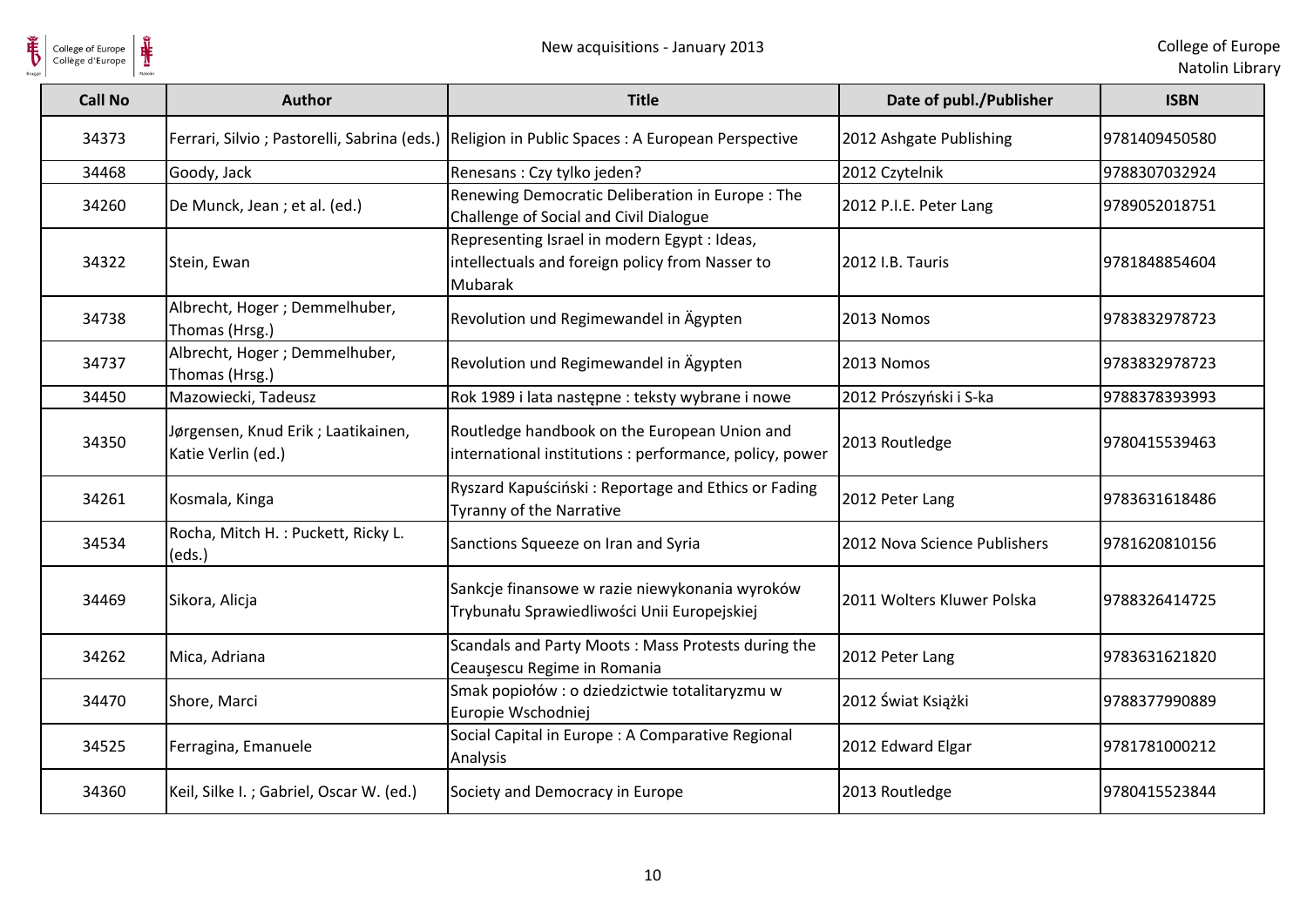$\frac{1}{\frac{1}{\sqrt{2}}}}$ 

| <b>Call No</b> | <b>Author</b>                                               | <b>Title</b>                                                                                                        | Date of publ./Publisher             | <b>ISBN</b>   |
|----------------|-------------------------------------------------------------|---------------------------------------------------------------------------------------------------------------------|-------------------------------------|---------------|
| 34323          | Kandil, Hazem                                               | Soldiers, spies, and statesmen : Egypt's road to revolt                                                             | 2012 Verso                          | 9781844679614 |
| 34471          | Jałowiecki, Bohdan; Kapralski,<br>Sławomir (red.)           | Społeczny wymiar kryzysu                                                                                            | 2012 Wydawnictwo Naukowe<br>Scholar | 9788373836167 |
| 34375          | Tomlinson, Alan; Young, Christopher;<br>Holt, Richard (ed.) | Sport and the Transformation of Modern Europe:<br>States, media and markets 1950-2010                               | 201 Routledge                       | 9780415592222 |
| 34472          | Cała-Wacinkiewicz, Ewelina                                  | System instytucji Unii Europejskiej w świetle<br>postanowień Traktatu z Lizbony: pytania, testy,<br>kazusy, tablice | 2012 Wydawnictwo C. H. Beck         | 9788325539252 |
| 34473          | Iwańczuk, Anna                                              | Systemy płatnicze i rynek płatności w Unii Europejskiej                                                             | 2011 CeDeWu                         | 9788375563443 |
| 34496          | Kwiecień, Roman                                             | Teoria i filozofia prawa międzynarodowego : problemy<br>wybrane                                                     | 2011 Difin                          | 9788376414638 |
| 34526          | Schoenbaum, Thomas J.                                       | The age of austerity: the global financial crisis and the<br>return to economic growth                              | 2012 Edward Elgar                   | 9781781951446 |
| 34326          | Haerens, Margaret ; Zott, Lynn, M.<br>(eds.)                | The Arab Spring                                                                                                     | 2013 Greenhaven Press               | 9780737760439 |
| 34662          | Haas, Mark L.; Lesch, David W. (ed.)                        | The Arab Spring: change and resistance in the Middle<br>East                                                        | 2013 Westview Press                 | 9780813348193 |
| 34490          | Mertelsmann, Olaf ; Piirimäe, Kaarel<br>(eds.)              | The Baltic Sea Region and the Cold War                                                                              | 2012 Peter Lang                     | 9783631623107 |
| 34263          | Waisová, Šárka                                              | The Burden of Choice: Czech Foreign Policy between<br>Principles and Interests                                      | 2012 Peter Lang                     | 9783631631577 |
| 34270          | Dallago, Bruno; Guglielmetti, Chiara<br>(ed.)               | The consequences of the international crisis on<br><b>European SMEs</b>                                             | 2012 Routledge                      | 9780415680851 |
| 34377          | Light, Duncan                                               | The Dracula Dilemma: Tourism, Identity and the State<br>in Romania                                                  | 2012 Ashgate                        | 9781409440215 |
| 34357          | Connolly, Richard                                           | The Economic Sources of Social Order Development in<br>Post-Socialist Eastern Europe                                | 2013 Routledge                      | 9780415672429 |
| 34510          | Isakhan, Benjamin; Stockwell, Stephen<br>(ed.)              | The Edinburgh Companion to the History of Democracy 2012 Edinburgh University Press                                 |                                     | 9780748640751 |
| 34264          | Laursen, Finn (ed.)                                         | The EU, security and transatlantic relations                                                                        | 2012 P.I.E. Peter Lang              | 9789052018898 |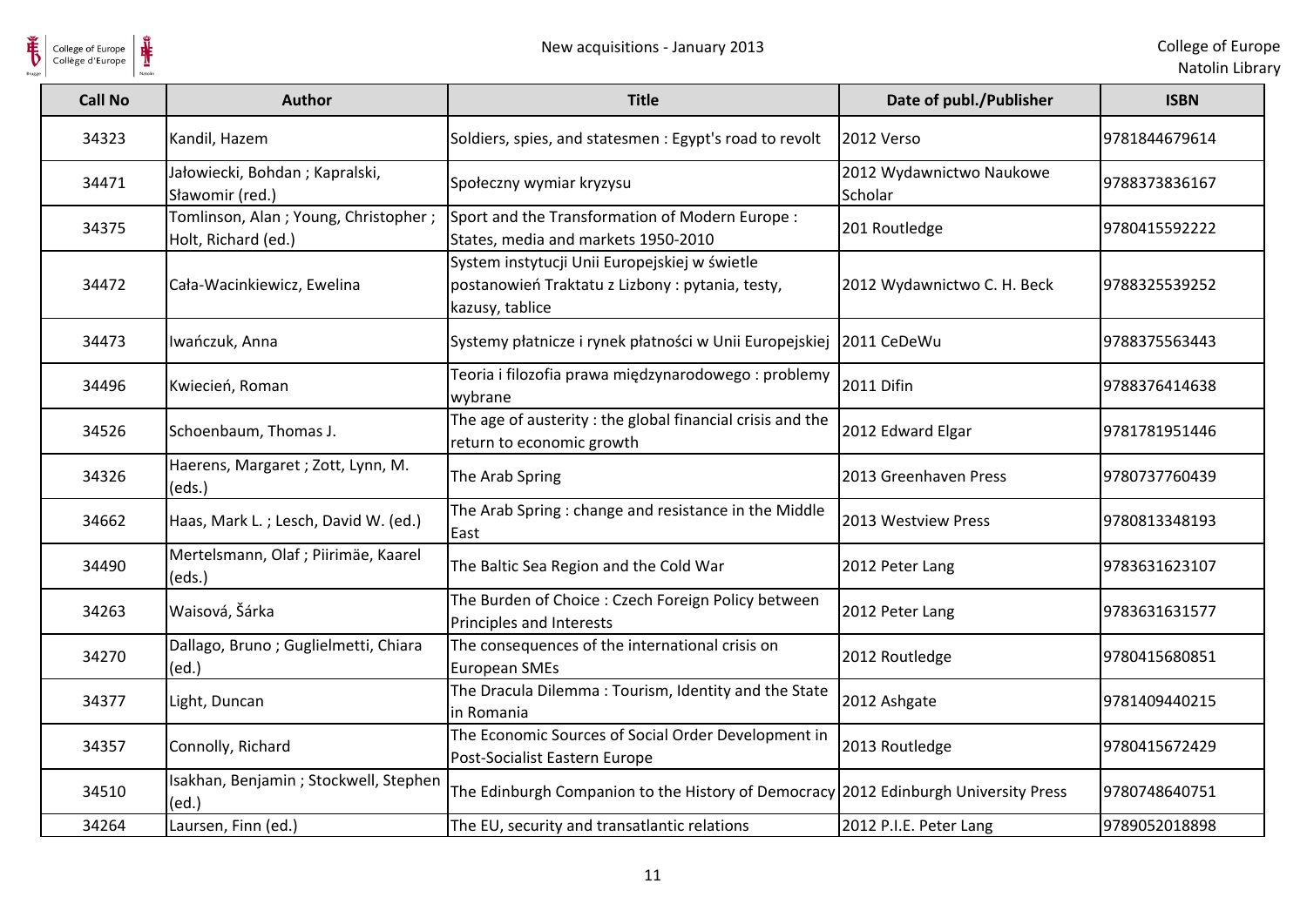

 $\frac{1}{\frac{1}{\sqrt{2}}}}$ 

| <b>Call No</b> | <b>Author</b>                               | <b>Title</b>                                                                                                                                                     | Date of publ./Publisher | <b>ISBN</b>   |
|----------------|---------------------------------------------|------------------------------------------------------------------------------------------------------------------------------------------------------------------|-------------------------|---------------|
| 34535          | Sweeney, James A.                           | The European Court of Human Rights in the Post-Cold<br>War Era: Universality in Transition                                                                       | 2013 Routledge          | 9780415544337 |
| 34355          | Aldcroft, Derek H.; Morewood, Steven        | The European Economy Since 1914                                                                                                                                  | 2013 Routledge          | 9780415438902 |
| 34733          | Whitman, Richard G.; Wolff, Stefan<br>(ed.) | The European Neighbourhood Policy in Perspective :<br>Context, Implementation and Impact                                                                         | 2012 Palgrave Macmillan | 9781137031235 |
| 34376          | Larionova, Marina (ed.)                     | The European Union in the G8 : Promoting Consensus<br>and Concerted Actions for Global Public Goods                                                              | 2012 Ashgate            | 9781409433231 |
| 34265          | Łobocka-Poguntke, Inga                      | The evolution of EC consumer protection in the field<br>of consumer credit                                                                                       | 2012 Peter Lang         | 9783631623480 |
| 34387          | Verhofstadt, Guy                            | The Financial Crisis: How Europe Can Save the World?                                                                                                             | 2009 Shoehorn Media     | 9781907149108 |
| 34266          | Gross, Jan T. (ed.)                         | The Holocaust in occupied Poland : new findings and<br>new interpretations                                                                                       | 2012 Peter Lang         | 9783631631249 |
| 34491          | Zucca, Fabio                                | The International Relations of Local Authorities: From<br>Institutional Twinning to the Committee of the<br>Regions: Fifty Years of European Integration History | 2012 Peter Lang         | 9782875740021 |
| 34545          | Denemark, Robert Allen (ed.)                | The international studies encyclopedia. Vol. 1                                                                                                                   | 2010 Wiley-Blackwell    | 9781405152389 |
| 34539          | Denemark, Robert Allen (ed.)                | The international studies encyclopedia. Vol. 7                                                                                                                   | 2010 Wiley-Blackwell    | 9781405152389 |
| 34540          | Denemark, Robert Allen (ed.)                | The international studies encyclopedia. Vol. 6                                                                                                                   | 2010 Wiley-Blackwell    | 9781405152389 |
| 34541          | Denemark, Robert Allen (ed.)                | The international studies encyclopedia. Vol. 5                                                                                                                   | 2010 Wiley-Blackwell    | 9781405152389 |
| 34542          | Denemark, Robert Allen (ed.)                | The international studies encyclopedia. Vol. 4                                                                                                                   | 2010 Wiley-Blackwell    | 9781405152389 |
| 34543          | Denemark, Robert Allen (ed.)                | The international studies encyclopedia. Vol. 3                                                                                                                   | 2010 Wiley-Blackwell    | 9781405152389 |
| 34544          | Denemark, Robert Allen (ed.)                | The international studies encyclopedia. Vol. 2                                                                                                                   | 2010 Wiley-Blackwell    | 9781405152389 |
| 34546          | Denemark, Robert Allen (ed.)                | The international studies encyclopedia. Vol. 12                                                                                                                  | 2010 Wiley-Blackwell    | 9781405152389 |
| 34547          | Denemark, Robert Allen (ed.)                | The international studies encyclopedia. Vol. 11                                                                                                                  | 2010 Wiley-Blackwell    | 9781405152389 |
| 34548          | Denemark, Robert Allen (ed.)                | The international studies encyclopedia. Vol. 10                                                                                                                  | 2010 Wiley-Blackwell    | 9781405152389 |
| 34549          | Denemark, Robert Allen (ed.)                | The international studies encyclopedia. Vol. 9                                                                                                                   | 2010 Wiley-Blackwell    | 9781405152389 |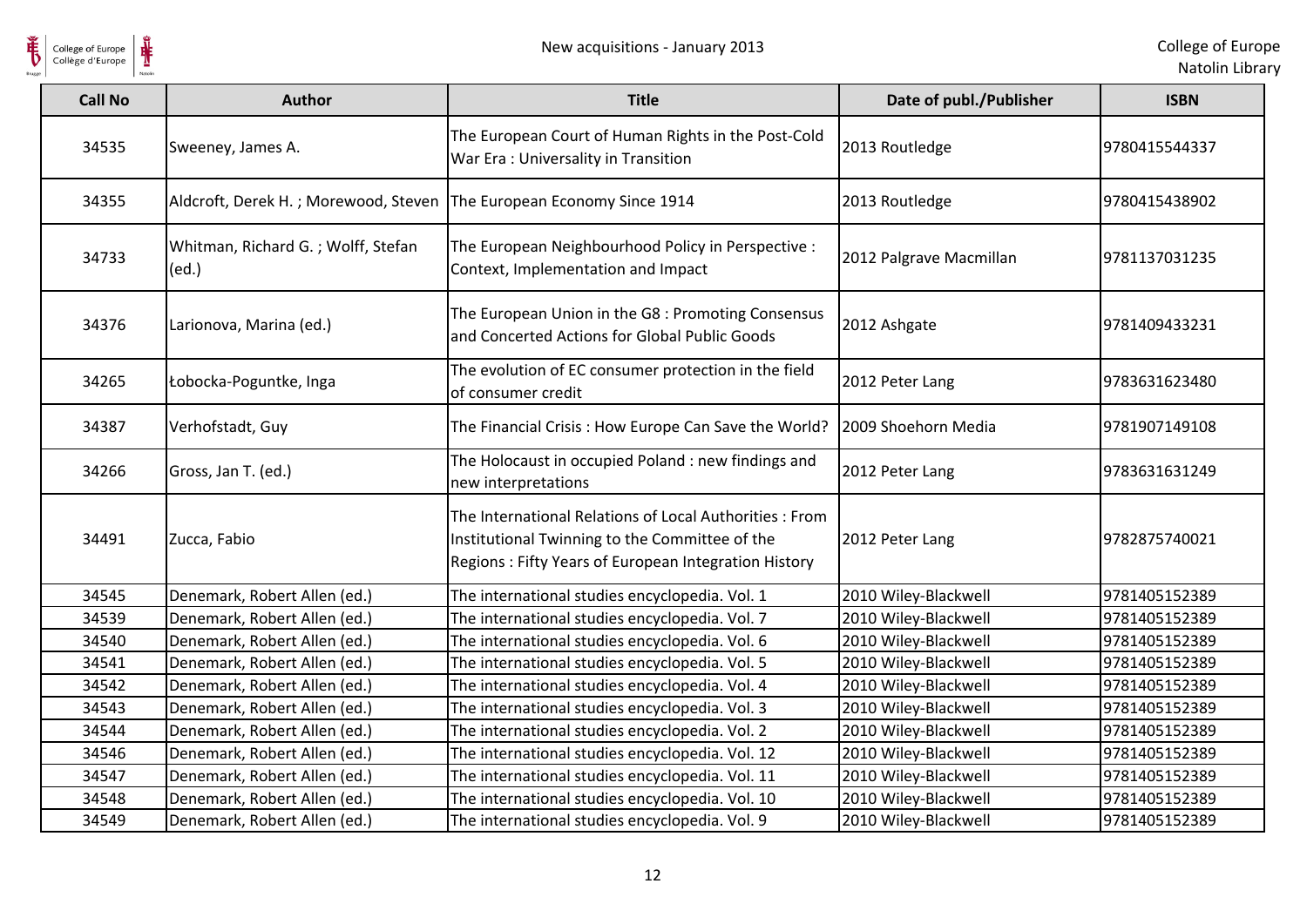$\frac{1}{\frac{1}{\sqrt{2}}}\sum_{\text{National}}$ 

| <b>Call No</b> | Author                                                                | <b>Title</b>                                                                  | Date of publ./Publisher                  | <b>ISBN</b>   |
|----------------|-----------------------------------------------------------------------|-------------------------------------------------------------------------------|------------------------------------------|---------------|
| 34550          | Denemark, Robert Allen (ed.)                                          | The international studies encyclopedia. Vol. 8                                | 2010 Wiley-Blackwell                     | 9781405152389 |
| 34529          | Wildenthal, Lora                                                      | The Language of Human Rights in West Germany                                  | 2013 University of Pennsylvania<br>Press | 9780812244489 |
| 34519          | Piris, Jean-Claude                                                    | The Lisbon Treaty: A Legal and Political Analysis                             | 2010 Cambridge University Press          | 9780521142342 |
| 34518          | Piris, Jean-Claude                                                    | The Lisbon Treaty: A Legal and Political Analysis                             | 2010 Cambridge University Press          | 9780521142342 |
| 34520          | Piris, Jean-Claude                                                    | The Lisbon Treaty: A Legal and Political Analysis                             | 2010 Cambridge University Press          | 9780521142342 |
| 34517          | Piris, Jean-Claude                                                    | The Lisbon Treaty: A Legal and Political Analysis                             | 2010 Cambridge University Press          | 9780521142342 |
| 34378          | Wilkinson, Rorden; Hulme, David<br>(eds.)                             | The Millennium Development Goals and Beyond:<br>Global Development After 2015 | 2012 Taylor & Francis                    | 9780415621649 |
| 34395          | Wilson Rowe, Elana; Torjesen, Stina<br>(ed.)                          | The Multilateral Dimension in Russian Foreign Policy                          | 2012 Routledge                           | 9780415542920 |
| 34344          | Goodin, Robert E.; Tilly, Charles (ed.)                               | The Oxford Handbook of Contextual Political Analysis                          | 2008 Oxford University Press             | 9780199548446 |
| 34345          | Reus-Smit, Christian ; Snidal, Duncan<br>(ed.)                        | The Oxford Handbook of International Relations                                | 2010 Oxford University Press             | 9780199585588 |
| 34347          | Box-Steffensmeier, Janet M.; Brady,<br>Henry E.; Collier, David (ed.) | The Oxford Handbook of Political Methodology                                  | 2010 Oxford University Press             | 9780199585564 |
| 34346          | Goodin, Robert E. (ed.)                                               | The Oxford Handbook of Political Science                                      | 2011 Oxford University Press             | 9780199604456 |
| 34348          | Dryzek, John S.; Honig, Bonnie;<br>Phillips, Anne (ed.)               | The Oxford Handbook of Political Theory                                       | 2008 Oxford University Press             | 9780199548439 |
| 34487          | Garfinkel, Michelle R., Skaperdas,<br>Stergios (eds.)                 | The Oxford Handbook of the Economics of Peace and<br>Conflict                 | 2012 Oxford University Press             | 9780195392777 |
| 34488          | Jones, Erik; Menon, Anand;<br>Weatherill, Stephen                     | The Oxford Handbook of the European Union                                     | 2012 Oxford University Press             | 9780199546282 |
| 34371          | Vanderheiden, Steve (ed.)                                             | The Politics of Energy: Challenges for a Sustainable<br>Future                | 2012 Routledge                           | 9780415523073 |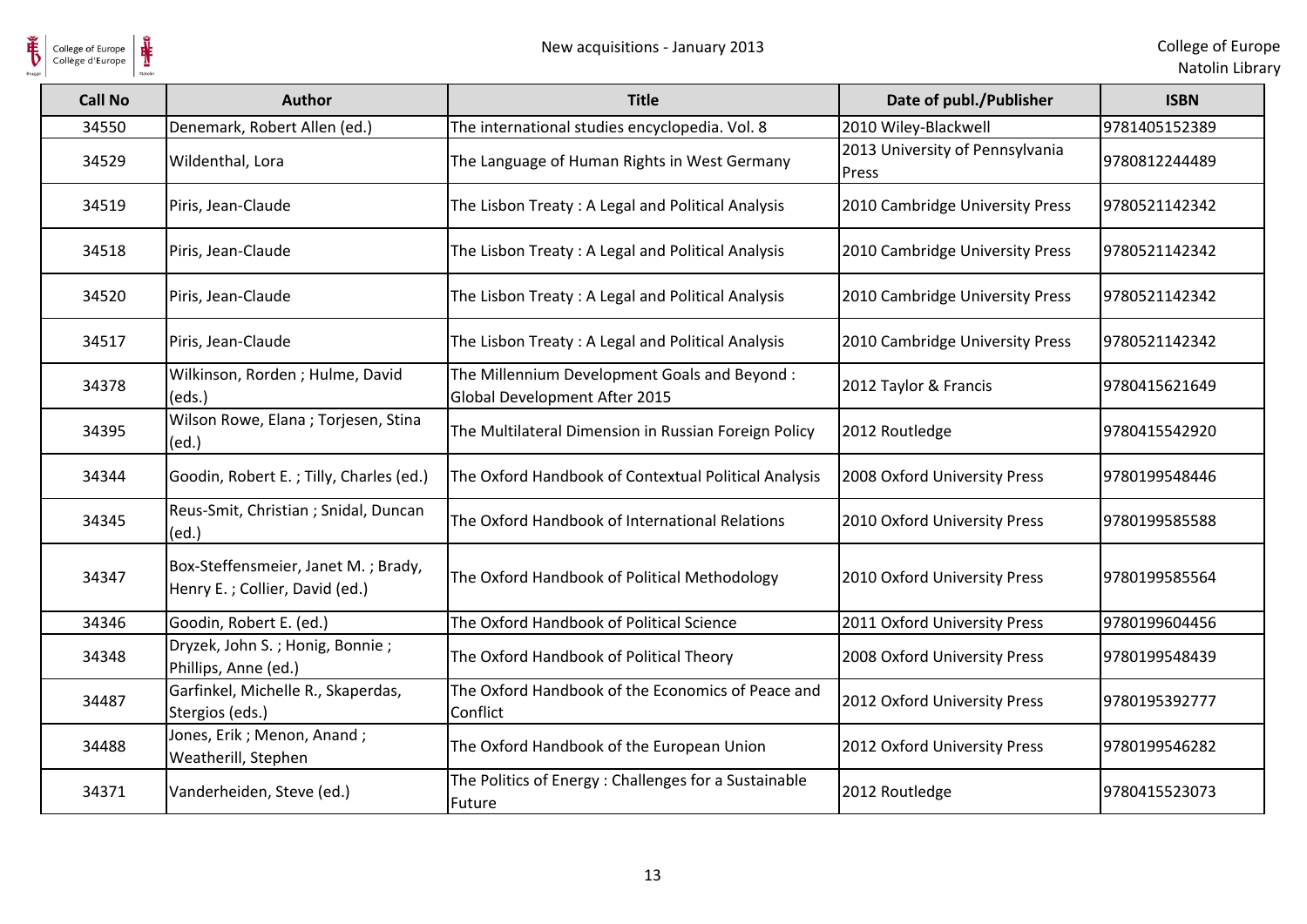$\frac{1}{\frac{1}{\sqrt{2}}}}$ 

| <b>Call No</b> | <b>Author</b>                                                        | <b>Title</b>                                                                                        | Date of publ./Publisher                                              | <b>ISBN</b>         |
|----------------|----------------------------------------------------------------------|-----------------------------------------------------------------------------------------------------|----------------------------------------------------------------------|---------------------|
| 34718          | Yergin, Daniel                                                       | The Quest: Energy, Security and the Remaking of the<br>Modern World                                 | 2012 Penguin Books                                                   | 9780241957776       |
| 34532          | Grossman, Vasiliĭ Semenovich                                         | The Road: Stories, Journalism, and Essays                                                           | 2010 New York Review Books                                           | 9781590173619       |
| 34374          | Bruneau, Thomas C.; Matei, Florina<br>Cristiana (eds.)               | The Routledge Handbook of Civil-Military Relations                                                  | 2013 Routledge                                                       | 9780415782739       |
| 34430          | Turner, Bryan S. (ed.)                                               | The Routledge International Handbook of<br><b>Globalization Studies</b>                             | 2011 Routledge                                                       | 9780415686082       |
| 34329          | Holmes, Richard                                                      | The Second World War in Photographs                                                                 | 2009 Carlton Books                                                   | 9781847324030       |
| 34379          | Tänzler, Dirk; Maras, Konstadinos;<br>Giannakopoulos, Angelos (eds.) | The Social Construction of Corruption in Europe                                                     | 2012 Ashgate                                                         | 9781409402978       |
| 34267          | Grote, Georg                                                         | The South Tyrol Question, 1866-2010 : From National<br>Rage to Regional State                       | 2012 Peter Lang                                                      | 9783039113361       |
| 34359          | Martinico, Giuseppe                                                  | The Tangled Complexity of the EU Constitutional<br>Process: The frustrating knot of Europe          | 2013 Routledge                                                       | 9780415688192       |
| 34451          | Kenig-Witkowska, Maria Magdalena;<br>Grzeszczak, Robert (red.)       | Traktat z Lizbony : wybrane zagadnienia = The Treaty<br>of Lisbon : selected issues                 | 2012 Stowarzyszenie Absolwentów<br>Wydziału Prawa i Administracji UW | 9788363093990       |
| 34380          | Nas, Çigdem; Özer, Yonca (eds.)                                      | Turkey and the European Union: Processes of<br>Europeanisation                                      | 2012 Ashgate                                                         | 9781409445296       |
| 34400          | Cox, Michael (ed.)                                                   | Twentieth Century International Relations. Vol. 1: The<br>International System, 1815-1945           | 2007 Sage Publications                                               | 9780761944652 (set) |
| 34401          | Cox, Michael (ed.)                                                   | Twentieth Century International Relations. Vol. 2: The<br>Rise and Fall of the Cold War             | 2007 Sage Publications                                               | 9780761944652 (set) |
| 34402          | Cox, Michael (ed.)                                                   | Twentieth Century International Relations. Vol. 3 : The<br>United States: From Superpower to Empire | 2007 Sage Publications                                               | 9780761944652 (set) |
| 34403          | Cox, Michael (ed.)                                                   | Twentieth Century International Relations. Vol. 4 :<br>Globalization                                | 2007 Sage Publications                                               | 9780761944652 (set) |
| 34404          | Cox, Michael (ed.)                                                   | Twentieth Century International Relations. Vol. 5 :<br>Europe in the International System           | 2007 Sage Publications                                               | 9780761944669(set)  |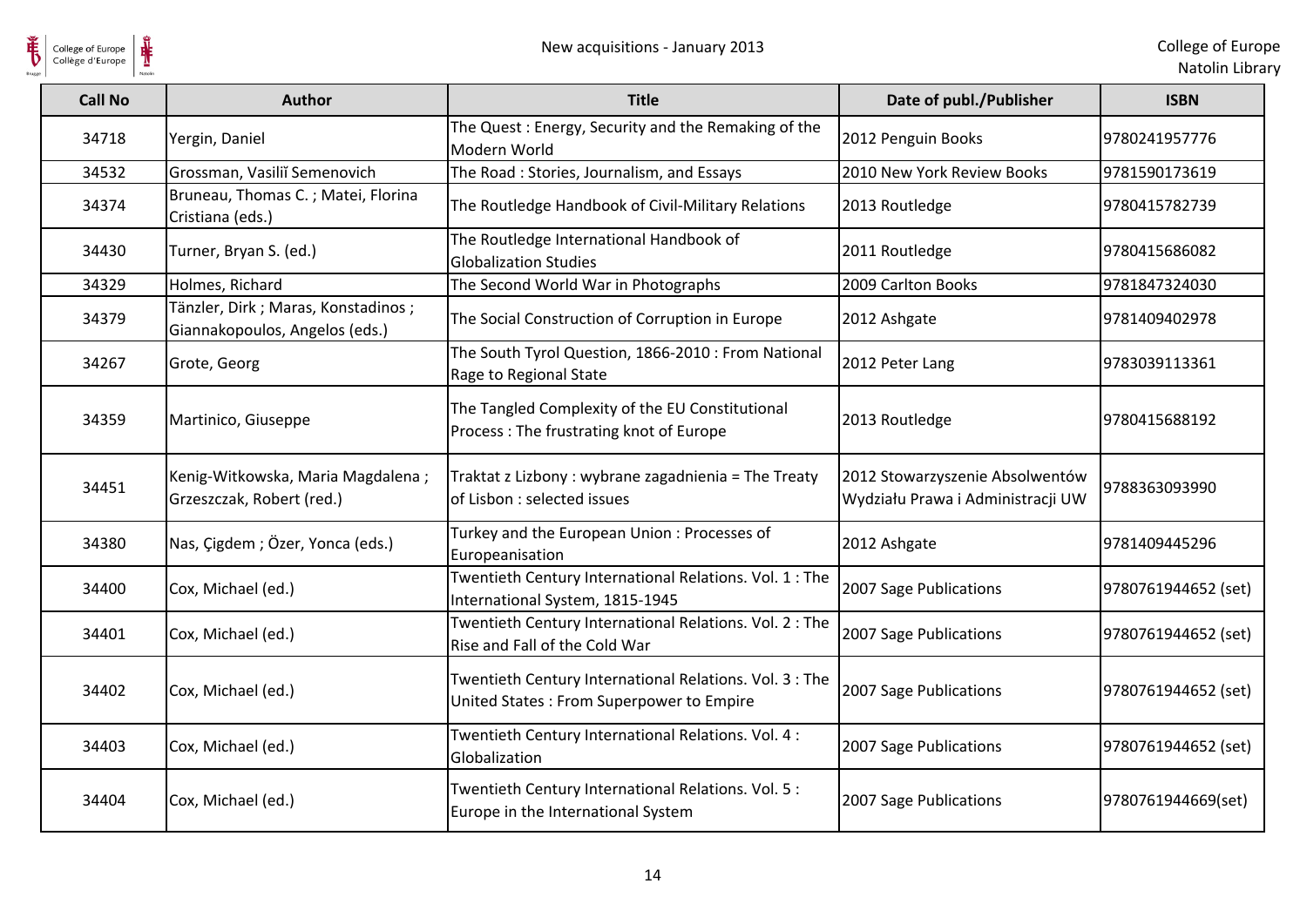| College of Europe<br>Collège d'Europe |                                        | New acquisitions - January 2013                                                                   |                                                            | College of Europ<br>Natolin Librar |
|---------------------------------------|----------------------------------------|---------------------------------------------------------------------------------------------------|------------------------------------------------------------|------------------------------------|
| <b>Call No</b>                        | <b>Author</b>                          | <b>Title</b>                                                                                      | Date of publ./Publisher                                    | <b>ISBN</b>                        |
| 34405                                 | Cox, Michael (ed.)                     | Twentieth Century International Relations. Vol. 6:<br>Whatever Happened to the Pacific Century?   | 2007 Sage Publications                                     | 9780761944669(set)                 |
| 34406                                 | Cox, Michael (ed.)                     | Twentieth Century International Relations. Vol. 7: The<br>Rise and Fall of the Third World        | 2007 Sage Publications                                     | 9780761944669 (set)                |
| 34407                                 | Cox, Michael (ed.)                     | Twentieth Century International Relations. Vol. 8 :<br>Beyond the Twentieth Century               | 2007 Sage Publications                                     | 9780761944669 (set)                |
| 34352                                 | Herd, Graeme P.; Kriendler, John (ed.) | Understanding NATO in the 21st Century : Alliance<br>strategies, security and global governance   | 2013 Routledge                                             | 9780415436335                      |
| 34445                                 | Frankowski, Paweł; Słomczyńska, Irma   | Unia Europejska - Afryka Subsaharyjska:<br>uwarunkowania, mechanizmy, efektywność<br>współpracy   | 2011 Wydawnictwo Uniwersytetu<br>Marii Curie-Skłodowskiej  | 9788377840559                      |
| 34474                                 | Parzymies, Stanisław                   | Unia Europejska od Maastricht do Lizbony: Polityczne<br>aspekty aktywności                        | 2012 Wydawnictwo Akademickie<br>Dialog                     | 9788363778033                      |
| 34475                                 | Rewizorski, Marek (red.)               | Unia Europejska w stosunkach międzynarodowych                                                     | 2011 Difin                                                 | 19788376415420                     |
| 34381                                 | Browne, Stephen                        | United Nations Development Programme and System                                                   | 2011 Routledge                                             | 9780415776509                      |
| 34324                                 | Martinez, Luis                         | Violence of petro-dollar regimes : Algeria, Iraq and<br>Libya                                     | 2012 C. Hurst                                              | 9781849041744                      |
| 34476                                 | Darnton, Robert                        | Wielka masakra kotów : i inne epizody francuskiej<br>historii kulturowej                          | 2012 Wydawnictwo Naukowe PWN                               | 9788301172527                      |
| 34477                                 | <b>IPN</b>                             | Wielki terror: Operacja Polska 1937-38. Część 1                                                   | 2010 Instytut Pamięci Narodowej                            | 9788376291468                      |
| 34478                                 | <b>IPN</b>                             | Wielki terror: Operacja Polska 1937-38. Część 2                                                   | 2010 Instytut Pamięci Narodowej                            | 9788376291468                      |
| 34354                                 | Vanhaute, Eric                         | World history : an introduction                                                                   | 2013 Routledge                                             | 9780415535793                      |
| 34479                                 | Knieć, Wojciech                        | Wspólna Polityka Rolna a zrównoważony rozwój<br>obszarów wiejskich Polski : analiza socjologiczna | 2012 Wydawnictwo Nukowe<br>Uniwersytetu Mikołaja Kopernika | 9788323129288                      |